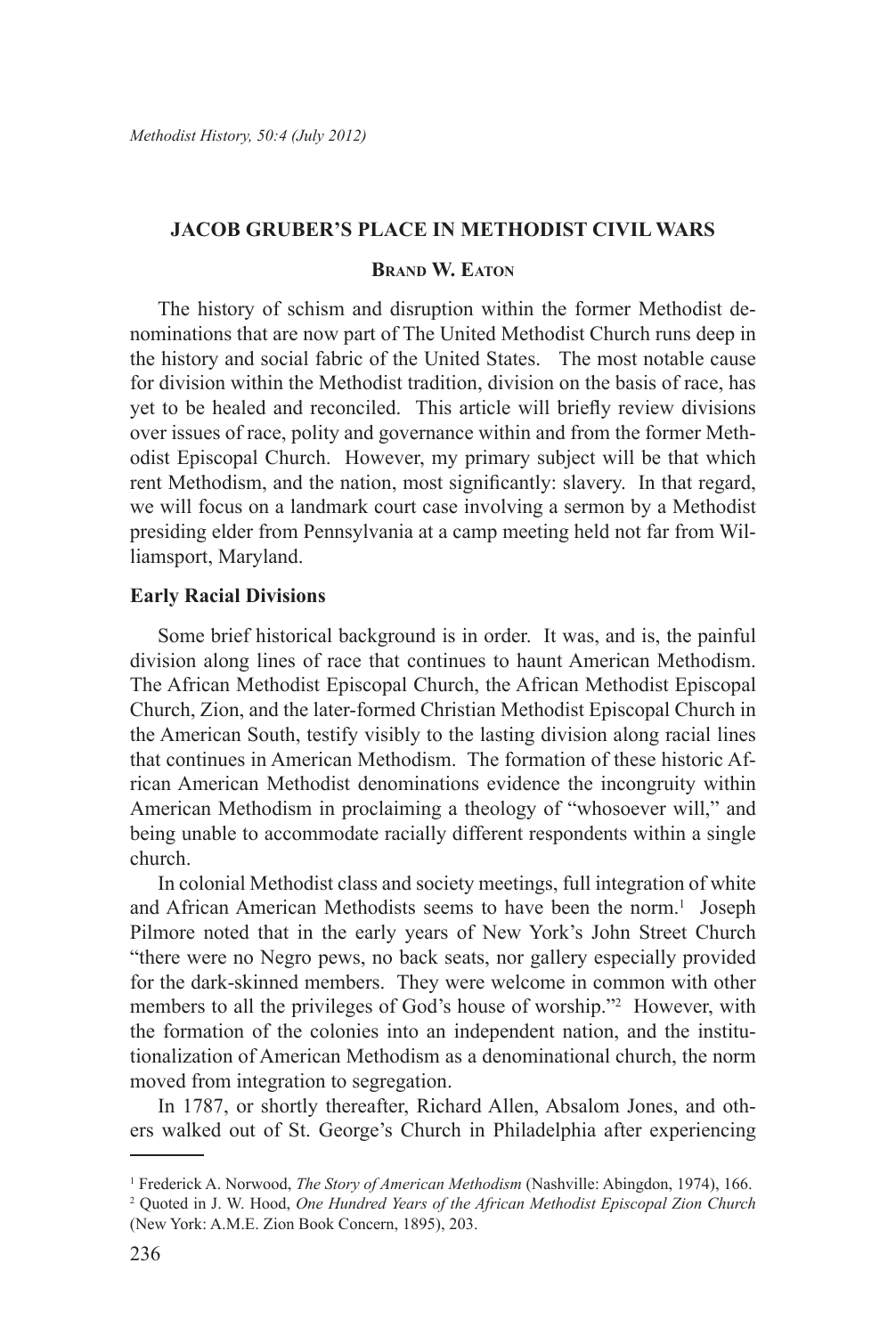forced segregation in the gallery, discrimination, and abuse. In 1796, African American Methodists at John Street Church in New York, likewise in an effort to escape discrimination, made a formal request to Bishop Asbury for permission to form their own separate society. Allen and his followers would eventually form the African Methodist Episcopal Church in 1816, with Allen as the denomination's first bishop. The experience of African American Methodists at John Street Church in New York led to the later founding of the African Methodist Episcopal Church, Zion, in 1821, with James Varick elected as the Church's first bishop.

In 1866, African American Methodists of the Methodist Episcopal Church, South, (MECS) realized that the time was ripe for action that might lead to shaping their own future without white domination and control. African American members petitioned the first meeting of the MECS General Conference after the Civil War for a separate church. The Colored Methodist Episcopal Church was subsequently established in 1870, with William Miles and Richard Vanderhorst elected as the new Church's first bishops. In 1956, the denomination changed its name to Christian Methodist Episcopal Church.

While racial discrimination lies at the core in the case of each of the aforementioned black Methodist denominational foundations, conflict over governance played at least a background role. African American Methodists who were still part of the Methodist Episcopal Church, South after the Civil War desired not only separate congregations, but a separate church in which white churchmen were not making decisions concerning pastoral supply and property.

Richard Allen and his co-religionists who left St. George's initially desired to remain part of the Methodist Episcopal Church, but in segregated congregations where they would not experience the humiliation of discrimination in worship. In 1794, Francis Asbury himself dedicated a building for the use of Black Methodists in Philadelphia. However, African American Methodists chafed over the "trust clause," which vested property rights of local churches in the annual conference. Allen and his fellow Methodists realized they only would be able ultimately to exercise control over their churches and church properties by organizing independently of the Methodist Episcopal Church. The A.M.E. denomination subsequently came to birth.

In New York, African American Methodists who left John Street Church to organize Zion Chapel were at first able to negotiate local control of church property while allowing ministerial control to remain with the annual conference. The history of the establishment of the African Methodist Episcopal Zion Church in 1821 is complex, but the failure to grant full elders ordination to African American preachers was a primary issue leading to the eventual break from the Methodist Episcopal Church.<sup>3</sup>

<sup>3</sup> Norwood, 172-173.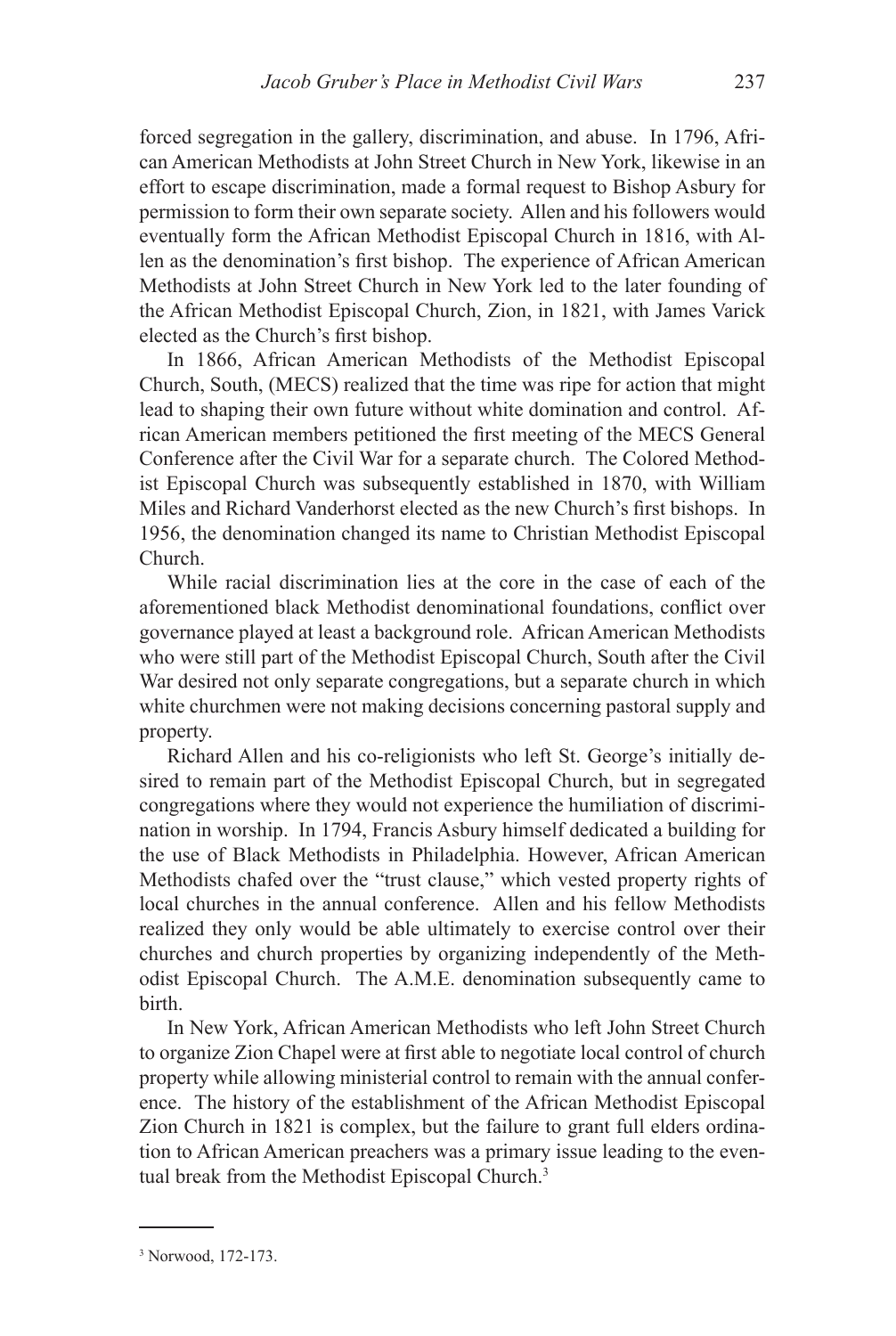# **Divisions in White Methodism Over Governance**

Divisions within the Methodist Episcopal Church over issues of polity and governance, lay representation, and the powers of the episcopacy, can be said to have been present before the inception of the Methodist Episcopal Church in 1784. Even the founding Christmas Conference contained the seeds of controversy, as Asbury refused Wesley's appointment as General Superintendent without the consent of the preachers in conference, and then later accepted the title of bishop—much to Wesley's chagrin.

James O'Kelly, who was at the center of a 1770s controversy over lay administration of the sacraments, later led a faction dissatisfied with the appointment process and the growing power of the episcopacy. In 1792, his group broke away and became the Republican Methodist Church. That denomination declined and ceased independent existence after a little more than ten years. The impact of the O'Kelly schism should not be underestimated. However, it was the Reform Movement of the 1820s that finally led to a more far-reaching and lasting split in Methodism.

The Reformers imbibed of the same populist and democratic sentiment that propelled Andrew Jackson to the Presidency. They demanded election of district superintendents rather than their appointment by the bishops, full conference membership for local preachers, and—most importantly—lay representation at conference. Failing to achieve the sought-for reforms at the General Conference of 1828, the very year in which Jackson was elected President, they convened at Baltimore in 1830 to form the Methodist Protestant Church.

The Methodist Protestant Church enjoyed perhaps its greatest success as a denomination in Maryland. Reform-minded Methodists in the Williamsport, Maryland, area played a significant local role in the establishment of Methodist Protestant work in western Maryland. A cryptic letter from Mr. Robert Wilson of Williamsport to Rev. Henry Smith, appointed preacher to the Hagerstown M.E. Circuit, is evidence of the desire of Williamsport Methodists to separate from the Methodist Episcopal Church with the hope of retaining local church property. Following is the text of that epistle:

| Rev. Henry Smith | Williams Port    |
|------------------|------------------|
| Hagers Town      | January 24, 1832 |

Brother Smith,

Since you left us I have thought that you should have granted the plan suggested by me at our last meeting if you could make the arrangements to do so. That was to call a meeting of the board of trustees in this place—previous to Quarterly Meeting. And I hereby repeat my suggestion. If you can with propriety pay us a visit shortly, or before Quarterly Meeting, I think it the best, as it is the last Quarterly Meeting. And should you after the meeting of the board of trustees find it necessary to have any reference to the official body, you will then have an opportunity to do so and to close the business of the circuit.

However I only mention it to you again. Should you do so, you can drop me a few lines and the time, and I will notify the board accordingly.

I hope, my dear brother, you will not let what has occurred afflict your mind. We are sorry to afflict you in any way. As an individual, were I in your place and seeing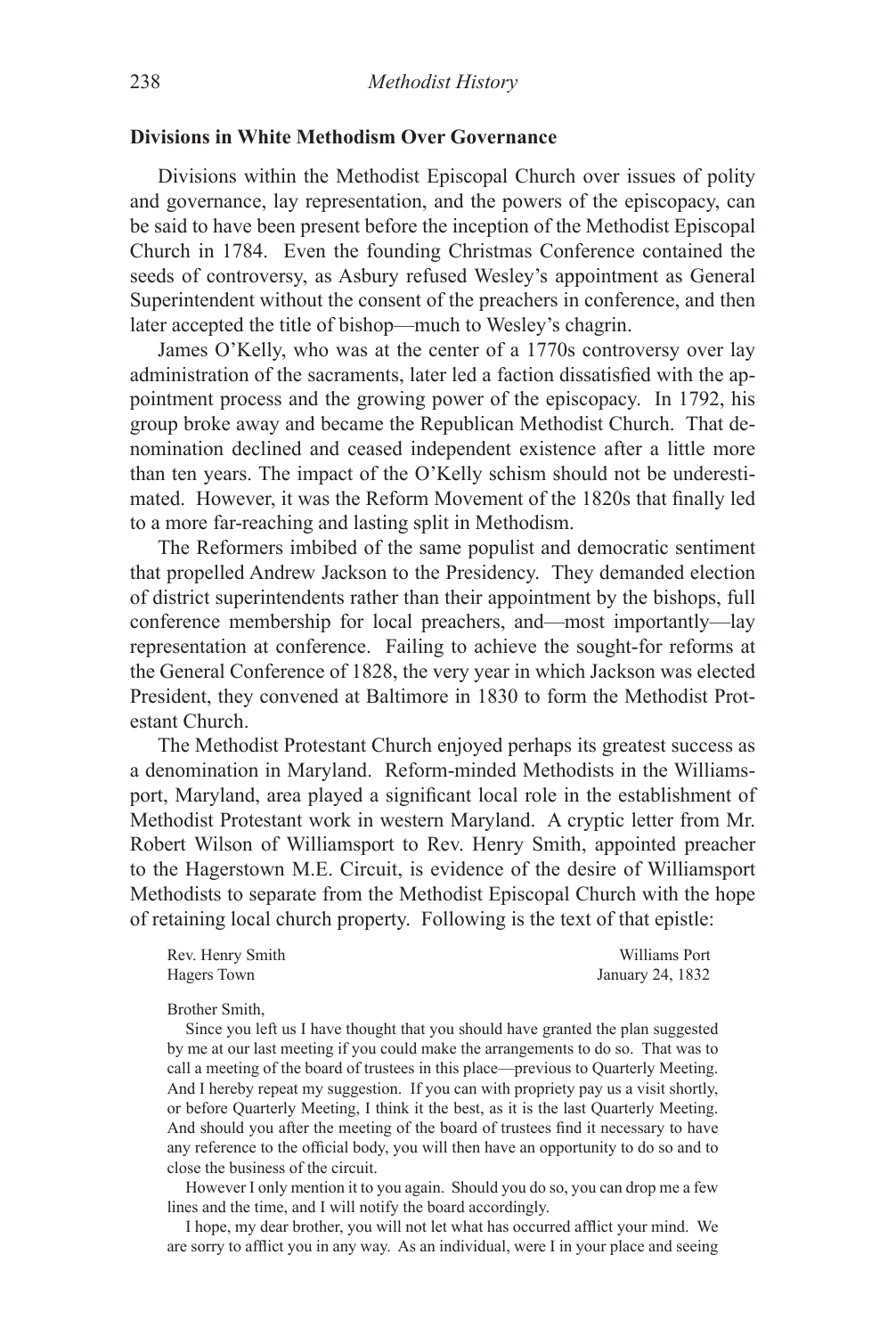as you see, I would act as you have done. May grace sustain you. R. Wilson<sup>4</sup>

Wilson was unable to persuade Rev. Smith to arrange the discharge of the church property in Williamsport to the dissidents. Smith made it clear that, no matter how many members wished to unite with the newly organized Methodist Protestant Church, the property was held in trust for the Methodist Episcopal Conference and would not be ceded.

In August, 1832, a large group of members left three churches in the Williamsport area: Prather's Chapel on Clear Spring Circuit, Williamsport on Hagerstown Circuit, and Harmony on Berkeley Circuit. They formed a circuit under the leadership of Wilson, and were received into the Methodist Protestant Church the following year. By 1834, the Williamsport class had erected a church building in Williamsport and named it Rehoboth Methodist Protestant Church. Wilson was later licensed by the denomination, and served as the circuit's pastor from 1836 to 1839.<sup>5</sup>

Ironically, Robert Wilson had been involved in a landmark court case in the Williamsport area sixteen years previous to the formation of the Rehoboth Methodist Protestant congregation. At the center of the case was a camp meeting sermon delivered by a popular preacher and presiding elder in the Methodist Episcopal Church: Jacob Gruber. Gruber's trial and later life bring us to Methodism's divisions over slavery.

### **Jacob Gruber, Race, and Slavery**

Further splits within white Methodism over the issue of slavery presaged the American Civil War. Well before the division of the American states in 1860, the Methodist Episcopal Church in 1844 divided over the slavery issue into Northern and Southern denominations. In 1858, the northern and southern conferences of the Methodist Protestant Church separated from one another after a petition to their General Conference proposing an anti-slavery revision to the constitution was denied.

Prior to the 1830s, a concept of gradual emancipation and prohibition of slavery was the accepted philosophy. But with the establishment of the American Anti-Slavery Society in 1833 by William Lloyd Garrison, and its call for the immediate freedom of all slaves, the abolitionist movement began to come into full flower. It relied heavily upon the right of free speech and—to a very significant degree—the exercise of that right from the pulpit. The case of Jacob Gruber's 1818 camp meeting sermon, preached near Williamsport, Maryland on the Jonas Hogmire farm, was a landmark in defending the right of preachers to proclaim the gospel as it applied to the slavery question.

<sup>4</sup> Robert Wilson to Rev. Henry Smith, January 24, 1832, Archives of the Susquehanna Conference of The United Methodist Church, Lycoming College, Williamsport, Pennsylvania.

<sup>&</sup>lt;sup>5</sup> Milton Loyer, "Tour Notes, Wednesday, May 16, 2012" (Paper presented at the joint meetings of the Northeast Jurisdiction Commission on Archives and History and the Historical Society of The United Methodist Church).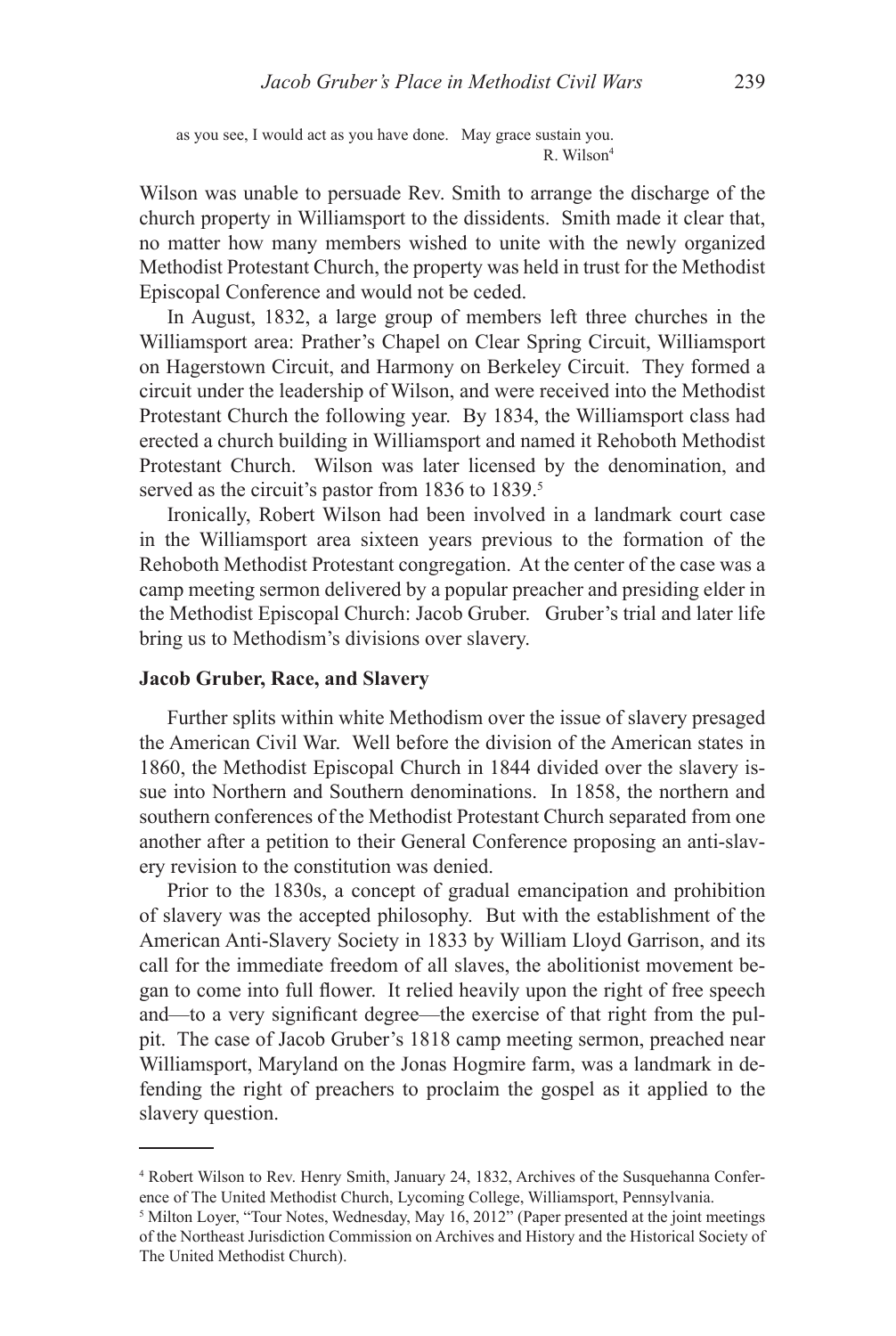Jacob Gruber was born in Bucks County, Pennsylvania, in 1778. Raised by German Lutheran parents, Gruber converted to Methodism at age nineteen and quickly became a class leader. In 1800 he petitioned for admittance as a traveling preacher in the Methodist Episcopal Church. He was admitted on trial and appointed to Tioga Circuit, which encompassed parts of northcentral Pennsylvania and south-central New York. It was a geographically vicious circuit of four weeks travel by horse.

Gruber was one of only two Methodist preachers at the time who could preach in both German and English, the other being Henry Boehm. The significance of his bilingual ability for outreach among the growing number of German immigrants in southern Pennsylvania and northern Maryland did not escape Bishop Asbury. In 1803 Gruber and Boehm were appointed to Dauphin Circuit in the Harrisburg, Pennsylvania area. By 1810, Gruber had been appointed presiding elder over the Monongahela District and Boehm had become Asbury's traveling companion. Gruber served the expansive Monongahela District, extending from Lake Erie into what is today West Virginia, until 1814 when he was given a station appointment in the City of Baltimore. In 1816, Gruber was appointed to Carlisle Circuit in central Pennsylvania. Shortly thereafter, however, the Presiding Elder in Carlisle District fell ill, and Gruber was called upon to fill the vacated appointment.

At the time, Carlisle District encompassed much of south-central Pennsylvania, western Maryland, and northern Virginia—which places Williamsport at the approximate center of Gruber's district. In the August 12, 1818, edition of *The Maryland Herald and Hagerstown Weekly Advertiser* an announcement for a camp meeting, scheduled to begin later that same week, appeared on the front page:

#### **Camp Meeting**

On Thursday the  $15<sup>th</sup>$  day of August next, a Camp Meeting will be held, if the Lord will, on the lands of Colonel Jonas Hogmire, in Washington county, Maryland; at which time and place all serious and well disposed persons, who feel desirous to hear the gospel preached, are respectfully invited to attend.

Tent holders will please take notice, that they must bring with them the necessary materials for erecting their tents.

The public are [sic] hereby notified, that, agreeably to a late act of Assembly, no person is permitted to erect any booth for the sale of spirituous liquors within two miles of any Methodist Camp Meeting; the provisions of which act of Assembly will be rigidly enforced.<sup>6</sup>

The meeting ran from Thursday until Sunday. On Sunday evening, August 16, the preacher scheduled to deliver the featured address, the closing sermon, was physically unable to perform his duties. It became incumbent upon Gruber, as presiding elder, to find someone to preach or take on the responsibility himself. Unsuccessful at finding a willing or able substitute, Gruber assumed the pulpit. It is believed some three thousand whites and

<sup>6</sup> Ed., *The Maryland Herald, and Hagers-town Weekly Advertiser,* Wednesday, August 12, 1818.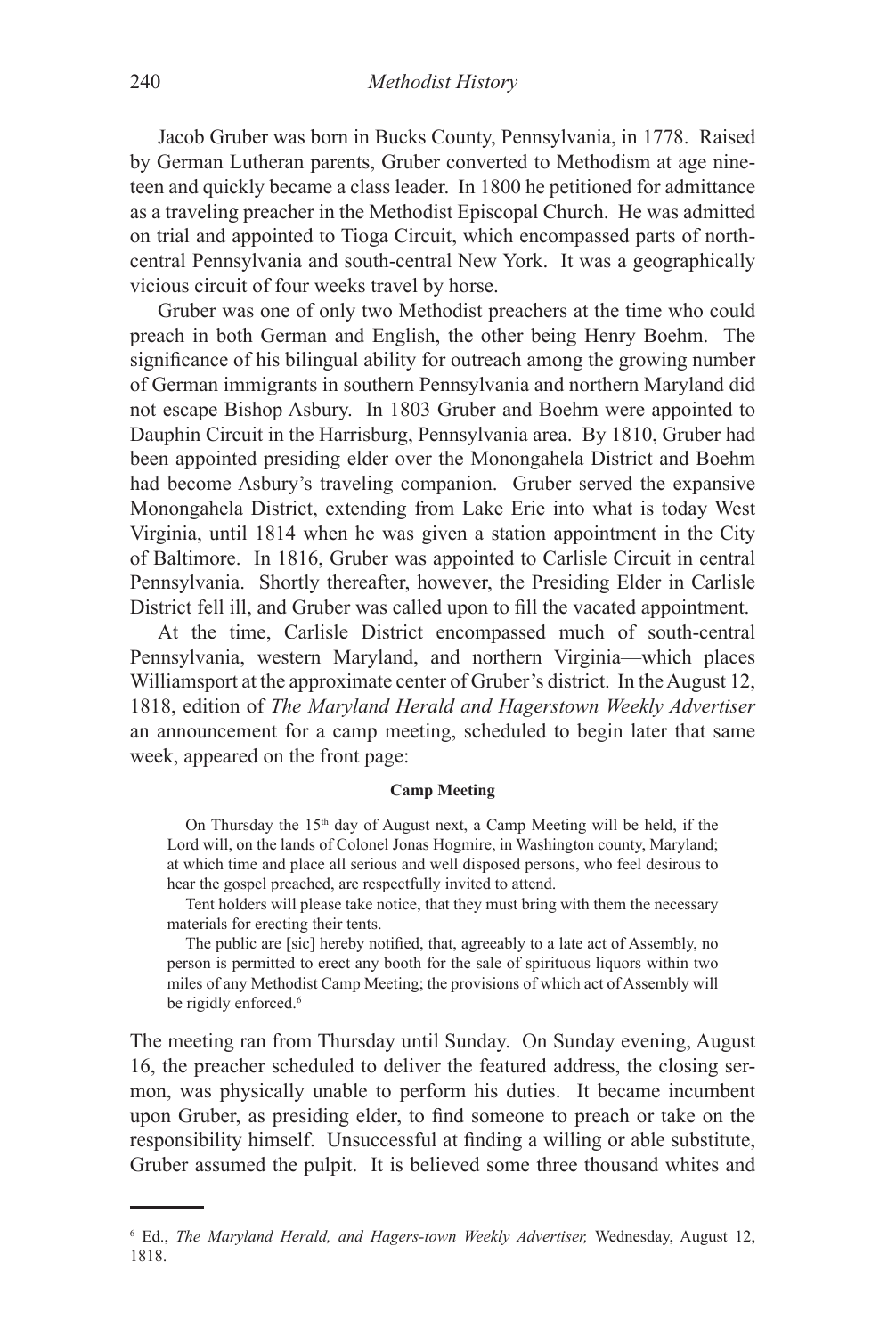perhaps four hundred African Americans, including slaves and freedmen, were in attendance.

Following a prayer, Gruber read his text from Proverbs 14:34: "Righteousness exalteth a nation, but sin is a reproach to any people." Expounding upon the verse in relation to personal sins, as well as the societal sins of the nation—among which he chiefly named slavery—Gruber preached for about an hour before concluding. On Wednesday, August 19, a warrant was issued for Gruber's arrest by justices of Washington County.

The warrant could not be immediately served on Gruber, as he had left Washington County following the conclusion of the camp meeting. But two months later, he returned to the Methodist Episcopal Church in Williamsport to conduct quarterly conference and was arrested. Following a hearing in the Washington County Court at Hagerstown, a grand jury handed down an indictment that Gruber be bound over for trial on three separate charges of sedition, instigating insurrection, and inciting a slave rebellion.<sup>7</sup>

Robert Wilson, the later Methodist Protestant dissenter who became a co-founder of Rehoboth Methodist Protestant Church, was one of two local men who pledged Gruber's bail. Upon the advice of legal counsel, Gruber petitioned for a change-of-venue to Frederick County, Maryland, court. The petition was granted and the trial opened in Frederick on March 10, 1819. Clergy friends procured the services of a team of four attorneys to defend Gruber. The leading member of the four was Roger B. Taney, later Chief Justice of the United States Supreme Court.8

# **Gruber's Sermon**

What had Gruber said in the course of his sermon that so enraged slaveowning citizens present at the Washington County camp meeting? What had he employed as sources for his theology and preaching, and what were the sources of this sermon, in particular? What were Gruber's greatest influences?

Gruber provided a transcript of his sermon to David Martin, a printer in Frederick, for publication shortly after the conclusion of the trial. The opening movements of the sermon laid down a point-by-point exposition of the Methodist plan of salvation: justification by faith, regeneration or the new birth, and sanctification. These three Gruber identifies in his sermon with the terms "sentimental righteousness"; "experimental righteousness"; and "practical righteousness," thus making the first phrase of his text, "righteousness exalteth a nation," fit the designs of this part of his message.

The second movement in Gruber's sermon picked up on the second phrase of his text: "but sin is a reproach to any people." He expanded the scope of the text immediately by saying that "sin is a reproach to any people, nation, or person. Sin is a transgression of the Law. The way of transgressors is hard. He that committeth sin is the servant of sin. He that committeth sin is

<sup>7</sup> *Trial of the Reverend Jacob Gruber* (Frederick, MD: David Martin, 1819), v–vi.

<sup>8</sup> W. P. Strickland, *Life of Jacob Gruber* (New York: Carlton & Porter, 1860), 140-141.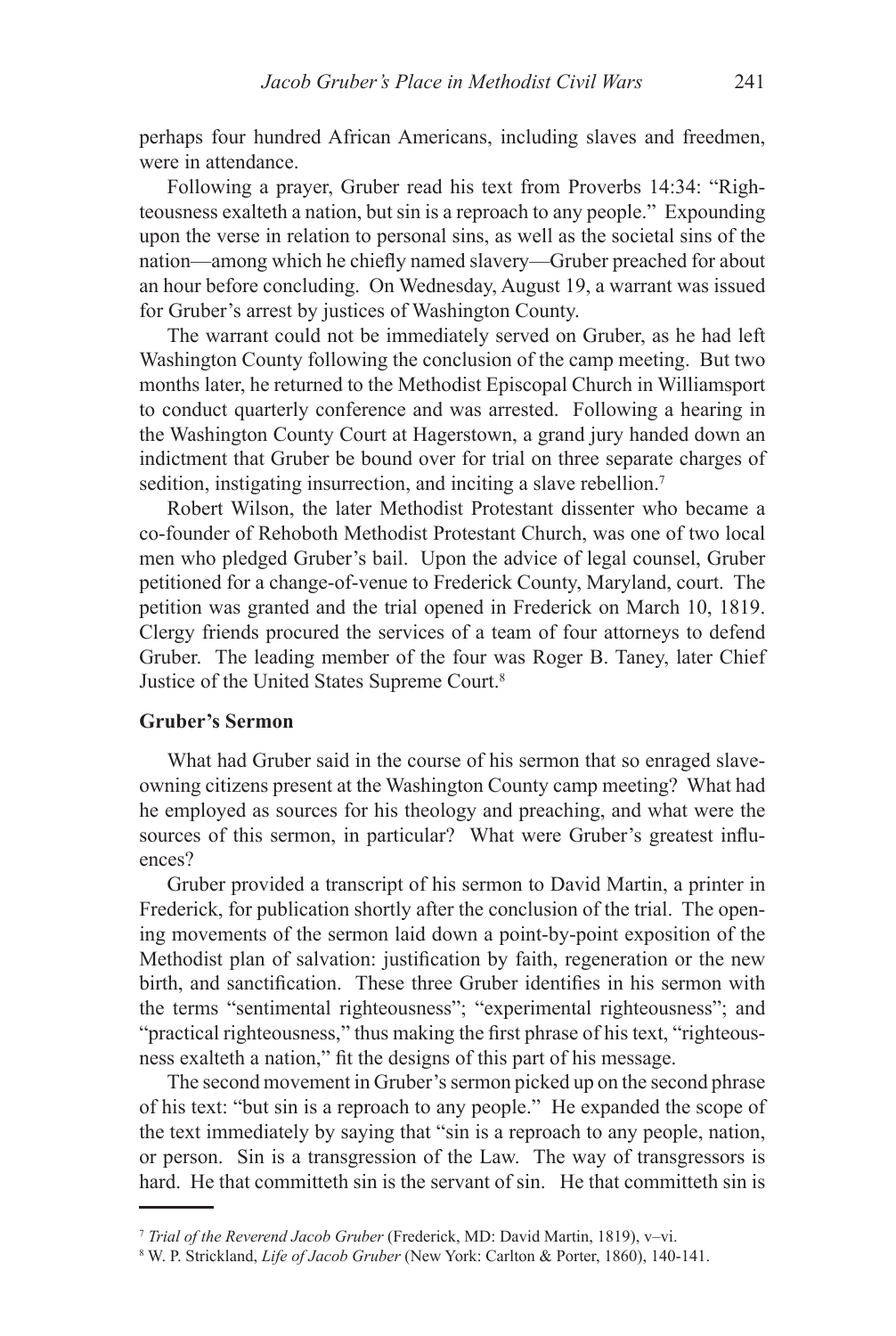of the devil. Sin is a reproach to any person, no matter what his rank."9

From here, Gruber launched a broadside that covered anyone and everyone among his listeners, for whom sin is a reproach: magistrates, rulers, the rich, the poor, the young, the old, parents, the religious as well as the irreligious. He then briefly attacked the more common personal and individual sins that were favorite targets of American evangelicalism of the time: drunkenness and profanity. But he saved the bulk of his sermon for that which he identified as the most grievous societal and national sin of the time: slavery. His sermon transcript deserves quoting here at length:

And the last National Sin I shall mention is slavery and oppression. This in particular, is a reproach to our nation. We pity other nations who are under the yoke of Emperors and Kings, who tyrannize over, and make slaves of their subjects. We are happily delivered from such bondage; we live in a free country; we hold self-evident truths, that all men are created equal, and have unalienable rights, such as life, liberty, and the pursuit of happiness. But are there no slaves in our country? Does not sweat, blood, and tears say there are? The voice of thy brother's blood crieth. Is it not a reproach to a man to hold articles of liberty and independence in one hand and a bloody whip in the other, while a Negro stands and trembles before him, with his back cut and bleeding? There is a laudable zeal manifested in our country to form Bible and Missionary Societies to send the Scriptures and the gospel to heathen nations. Would it not be well for some to be consistent? Instruct the heathen at home in their kitchens, and let them hear the gospel likewise. What would heathen nations at a distance think, if they were told that persons who gave money liberally to send them the Bible and the gospel did not read, believe, or obey it themselves, nor teach their own families to read that book; nor allow them time to hear the gospel of their salvation preached?

There is some difference even in this country. We Pennsylvanians think strange, and it seems curious to read the public prints or papers from some states and find—*For sale, a plantation, a house and lot, horses, cows, sheep and hogs—also, a number of Negroes; men, women and children—some very valuable ones—also, a pew in such and such a church—For sale, for life, a likely young Negro, who is an excellent waiter, sold for no fault—or else for want of employment.* These are sold for cash—for four, five, six, seven, or eight hundred dollars a head; soul and body together—ranked with horses, etc., etc. Look further and see—*Fifty dollars reward—One hundred dollars reward—Two hundred dollars reward.* What for? Has an apprentice run away from his master? No—perhaps a reward for him would be six cents. A man that ran off has, probably, gone to see his wife, or child, or relations who have been sold and torn from him; or to enjoy the blessings of a free country, and to get clear of tyranny. In this inhuman traffic and cruel trade the most tender ties are torn asunder, the nearest connexions [sic] broken. That which God has joined together, let no man put asunder. This solemn injunction is not regarded. Will not God be avenged on such a nation as this?<sup>10</sup>

Perhaps the last line of this section is exactly that which incensed Gruber's slave-holding listeners. We pause to note a couple of elements in this section of the sermon.

First, Gruber references the Declaration of Independence as the foundation of freedom for all people in America, including slaves. He exposed the self-contradictory and hypocritical nature of slavery in a nation founded

<sup>9</sup> *Trial*, xv.

<sup>10</sup> *Trial*, xvii-xix.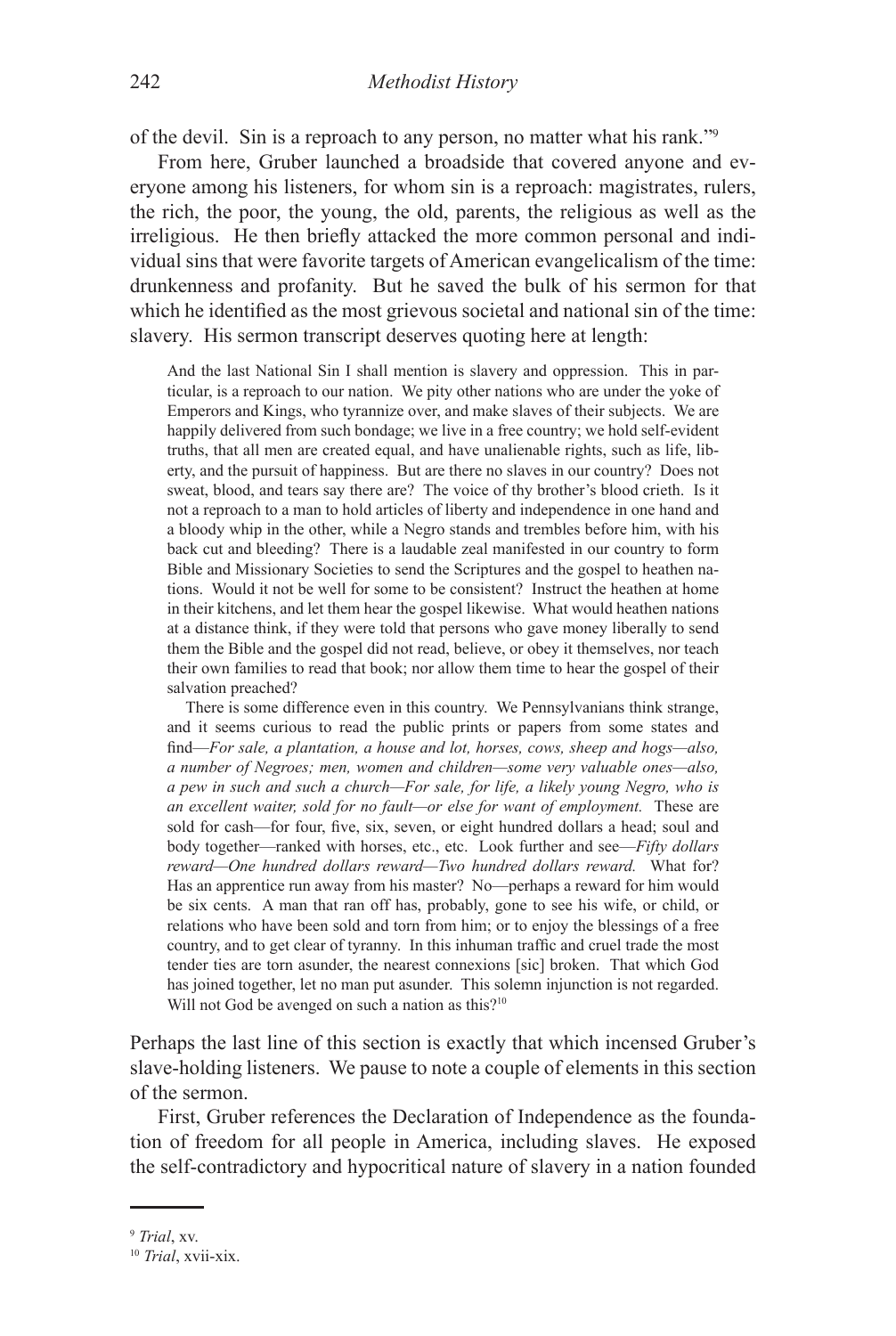upon the principles of the United States. Inconsistency between profession and practice was always a target of Gruber's preaching and public discourse, whether in matters of morality or religion. This same rhetoric is found in the early abolition sermons of Luther Lee and others who followed Gruber by twenty years.

Secondly, Gruber carried his accusations of inconsistency beyond the civil foundations of the nation and laid them as well at the feet of American Christianity. This was the era in which voluntary societies were beginning to form in the life of American evangelicalism. Gruber commended the sentiment behind their formation, but called attention to the paradox of providing resources for foreign missions while disobeying gospel injunctions at home.

If the last phrase in the previously quoted section of the sermon incensed the slave owners in attendance upon Gruber's sermon, the following section became the grounds cited for the charges brought against him. Witnesses for the prosecution quoted—and misquoted—this segment most often in their testimony:

But some say, we use our slaves well; better than they could use themselves if they were free. Granted. But what assurance have you, or what security have they that your children, or those you will them to will use them as you do? May they not tyrannize over them after you are dead and gone, and may they not (the slaves thus abused), rise up and kill your children, their oppressors, and be hung for it, and all go to destruction together? The Lord have mercy on their souls. Such alarming and dreadful consequences may attend and follow this reproachful sin in our land and nation.<sup>11</sup>

The majority of prosecution witnesses admitted to leaving the camp meeting at this point, too enraged to listen to Gruber any longer.

The sources of the first movement in Gruber's sermon are easily identified as his own well-formed Methodist theology. In this second movement, Gruber employed a technique of borrowing from secular books, documents, and writings to make a sermon speak to the surrounding culture. In his closing argument for the defense during Gruber's trial, Roger B. Taney demonstrated how Gruber had not said anything that a prominent American legislator had not said. Recall that part of Gruber's sermon following his reference to the Declaration of Independence and compare it to a speech given by Congressman Talmadge in the U.S. House of Representatives during the debates over Missouri's application to the union as a slave state, which Taney quoted in his closing argument:

You boast of freedom in your constitution and your laws; you have proclaimed in your declaration of rights that all men are created equal; that they are endowed with certain unalienable rights; among these life, liberty, and the pursuit of happiness; and yet you have slaves in your country…. This is a subject upon which I have great feeling for the honor of my country. In a former debate upon the Illinois territory I mentioned that our enemies had drawn a picture of our country, as holding in one hand our declaration of rights and with the other brandishing a whip over our

<sup>11</sup> *Trial*, xix.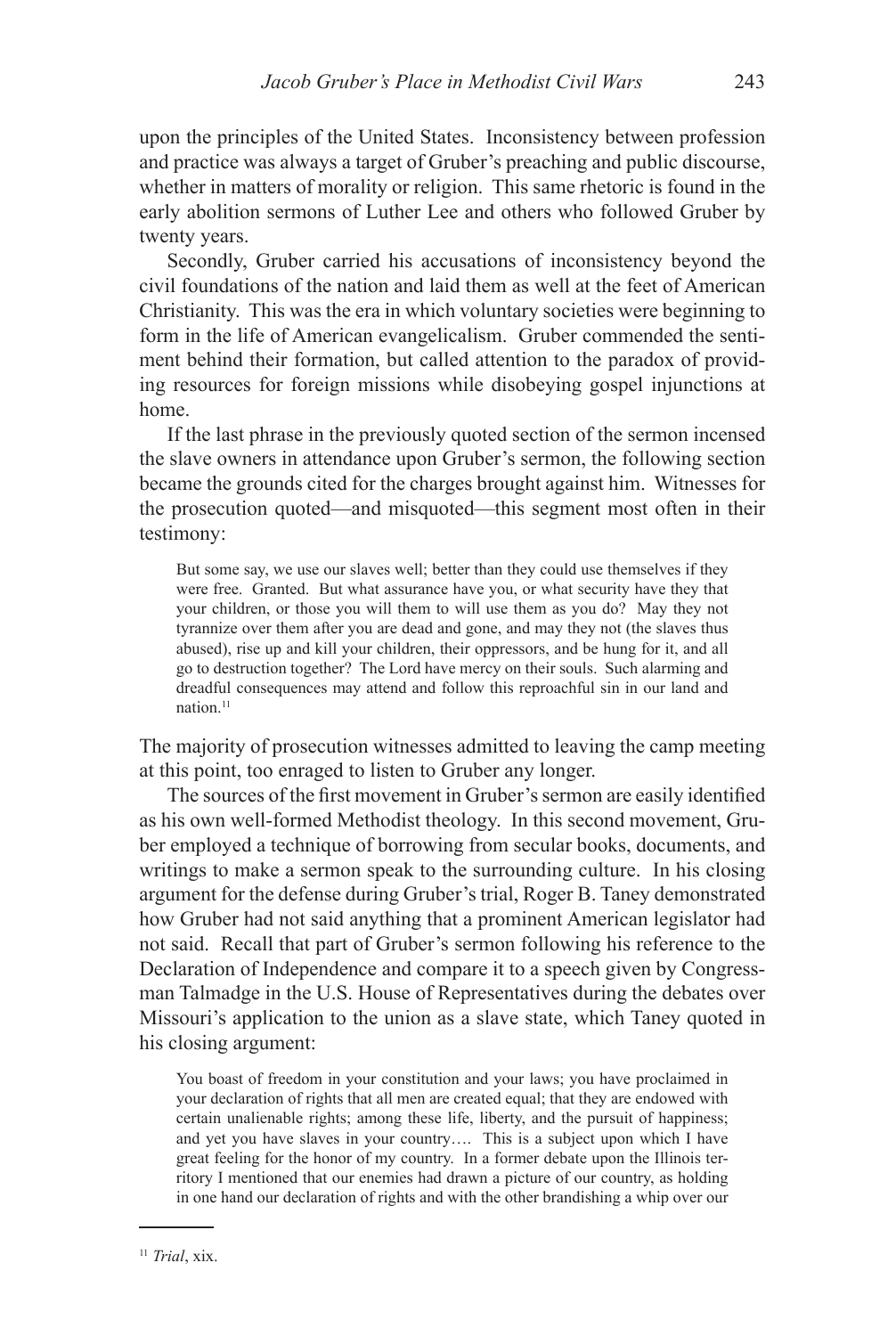affrighted slaves.12

A "Sheriff's Sale" notice appearing on the front page of the same issue of *The Maryland Herald and Hagerstown Weekly Advertiser* in which the subject camp meeting was advertised listed a confiscated twenty-four-yearold slave among the property to be auctioned. It is surely only one example of what Gruber noted in his sermon and found strange to read. He more than likely read the notices of slaves for sale as he noted the announcement for the upcoming camp meeting, and the inconsistency of the two appearing together was certainly not lost on him.

Another undeniable source for Gruber's personal morality and preaching would have been his own Pennsylvania German roots. The Pennsylvania German communities of southeastern and central Pennsylvania had a strong democratic ethic in religion as well as politics.<sup>13</sup>

Gruber's ministerial experience among an all-black Methodist Episcopal congregation in Baltimore during 1814 likely also was an influence. Sharp Street Methodist Episcopal Church was the counterpart to the all-white Light Street Church—both of which Gruber served in his Baltimore appointment. He once wrote in his journal that preaching to the Sharp Street congregation was a more rewarding task than preaching among the whites at Light Street, complaining that the aristocratic whites found it difficult to deny themselves, and were greedy, materialistic, and vindictive.14

# **Verdict and Post-Trial**

The prosecution case against Jacob Gruber was perhaps as weak as his camp meeting sermon had been strong. The Frederick County District Attorney who prosecuted the case, Franklin Anderson, concluded with a statement indicating he found no fault, personally, with Gruber, but that the jury should not allow this to influence their decision. The Methodist preachers present at the camp meeting were all called in defense and their testimonies of exactly what Gruber had said and what had happened at the camp meeting on Sunday, August 16, 1818, all very closely agreed. Taney's one-hour closing argument for the defense was eloquent. The jury deliberated only briefly before handing down a verdict of "not guilty."15

The decision in the Gruber trial set a precedent for freedom of discourse in the pulpit, which was a decisive element in the attacks of later abolitionists upon slavery. It was the issue of slavery that was grounds for Methodism's most noted and bitter division. However, Gruber's activities that would be mirrored later in the slavery struggle within Methodism were not over.

Following his acquittal, Gruber and Bishop McKendree agreed that his

<sup>12</sup> *Trial*, 76.

<sup>13</sup> See Stephen L. Longenecker, *Democracy's Pulpit: Religion and Egalitarianism Among Early Pennsylvania Germans* (Ann Arbor: UMI Dissertation Services, 1990).

<sup>14</sup> Jacob Gruber, *Journal*, quoted in W. P. Strickland, *Life of Jacob Gruber* (New York: Carlton & Porter, 1860), 308.

<sup>15</sup> *Trial*, 21-139.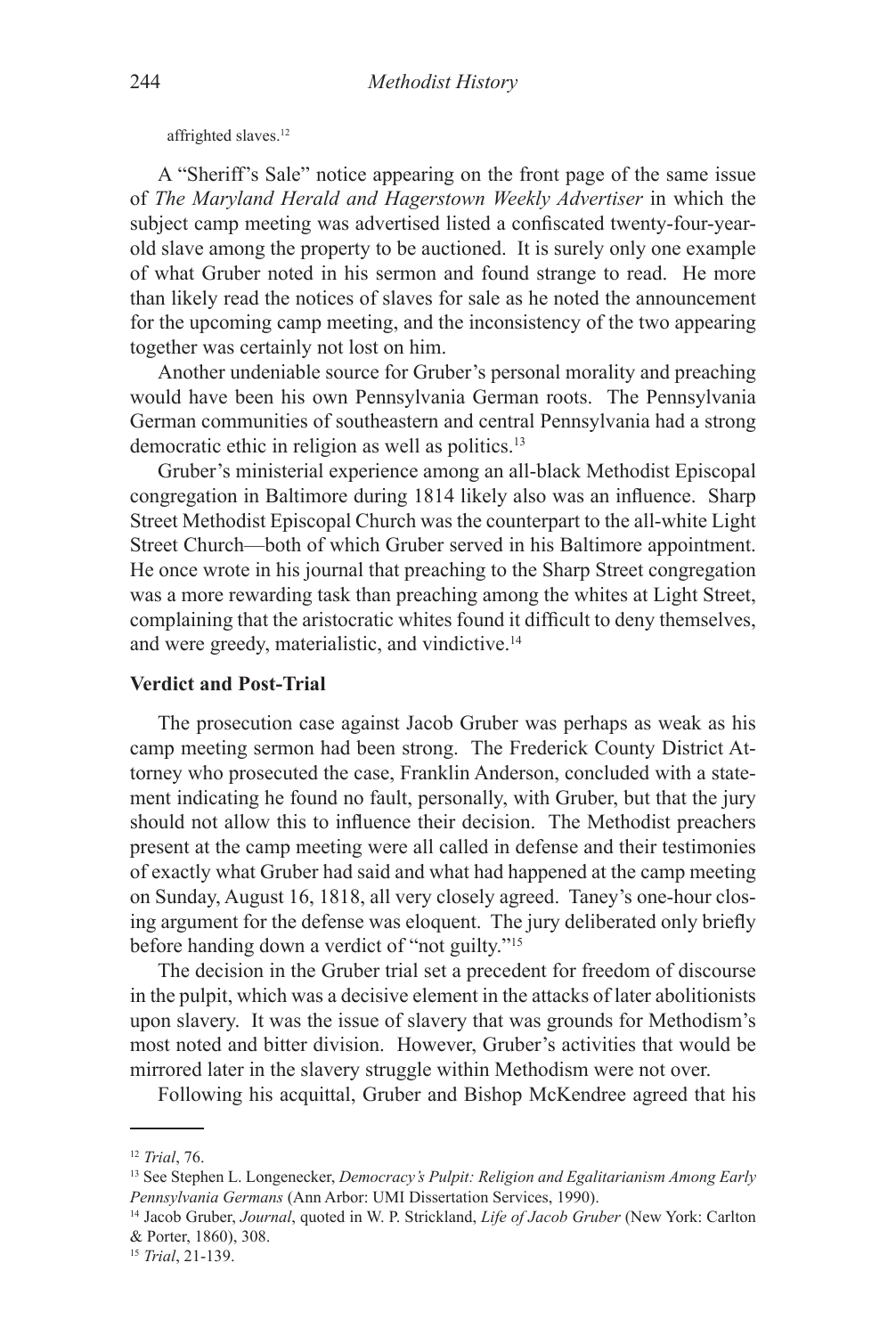return to Carlisle District as presiding elder would not be advisable. McKendree desired to appoint Gruber to the Missouri territory, whose application to the Union as a slave state was pending. Bishop Roberts intervened, suggesting that Gruber deserved less strenuous duty. He was subsequently appointed to Frederick Circuit. A year later, Gruber made a surprise request for transfer to Philadelphia Conference. His colleagues were puzzled, but Gruber had personal motives known only to one other person beside himself.

Francis Asbury had desired a corps of celibate itinerant ministers. In an 1810 letter to Gruber, Asbury bemoaned the growing tendency of Methodist preachers to marry and locate. "The rich are coming in," wrote Asbury, "they bring their daughters, Methodist preachers marrying, falling! Oh Lord help the locating, leaving the work, never counting the cost preachers."<sup>16</sup> Gruber respected Asbury's wishes as long as he lived. But Asbury died in 1816, and Gruber experienced much hardship in the succeeding four years. As soon as he knew his request for transfer would be granted and he would be appointed to Dauphin Circuit, Gruber departed for Harrisburg where he rented a house. He then returned to Maryland and married Miss Sally Howard. It took a day to pack the couple's belongings and then they moved to Harrisburg. Among Sally's belongings was a personal slave: a twenty-yearold woman named Susey.17

Gruber's marriage to a slaveholder drew immediate fire from his ministerial colleagues. Accusations of the worst hypocrisy were made in letters printed in *The Christian Advocate.* However, he soon silenced his critics through a published rebuttal:

The fact is, my wife never had but one slave, and that one got free two days after we were married by getting into Pennsylvania; so, instead of getting any slaves in marriage, I got two slaves free in that family, namely, Sally Howard, who worked more than any slave in the house, and her girl, Susey.18

Gruber's marriage is significant because it was the issue of slaves acquired through marriage that finally ignited the conflict resulting in the division of the Church into two denominations, one based in the south and one based in the north.

In the early years of American Methodism, emancipation was a common practice among those coming into membership, but the practice waned after 1800 as slavery became more deeply institutionalized and economically entrenched.19 At the 1844 General Conference, the case of Francis Harding was presented to the delegates. Harding, a member of the Baltimore Conference, had been suspended for failing to emancipate slaves acquired in marriage. He appealed to the General Conference for reinstatement, but his ap-

<sup>16</sup> Bishop Francis Asbury to Rev. Jacob Gruber, January 26, 1810, Archives of the Baltimore-Washington Conference of The United Methodist Church, Lovely Lane Museum, Baltimore. <sup>17</sup> Strickland, 269.

<sup>18</sup> Quoted in Strickland, 270.

<sup>19</sup> See Fred J. Hood, "Methodist Bishops and Abolitionism," *Border States: Journal of the Kentucky-Tennessee American Studies Association*, vol. 1 (1973). Accessed online at spider.georgetowncollege.edu/htallant/border/bs1/hood.htm.